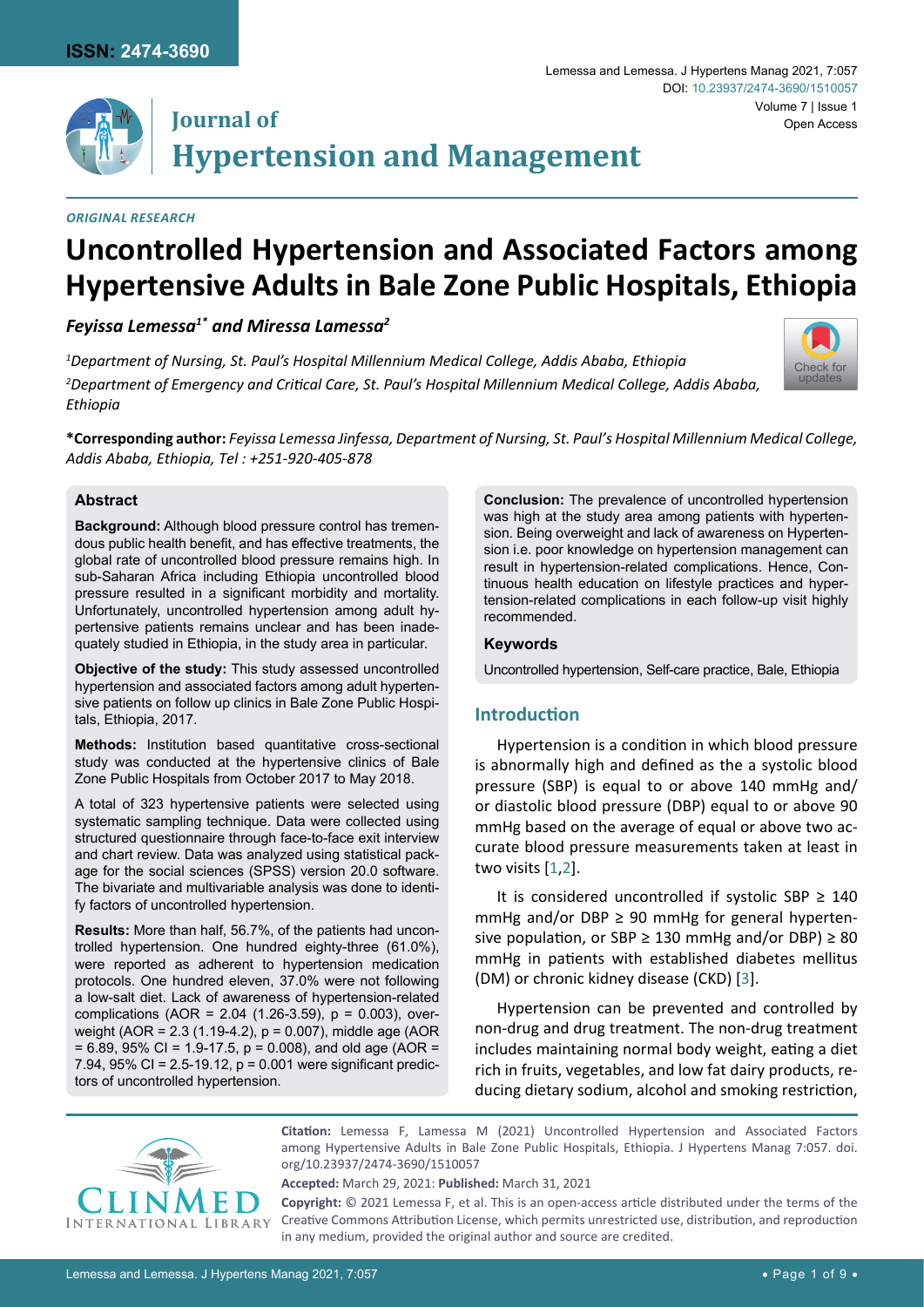and involving in physical activity. The other is drug treatment of hypertension which benefits to lower blood pressure (BP) and has different classes. These include; thiazide-type diuretics, angiotensin converting enzyme inhibitor (ACEI), angiotensin ii receptor blockers (ARBs), and Calcium Channel Blockers (CCBs) and other drug classes [[4\]](#page-7-3).

In addition adherence to these treatment helps maximum benefit in controlling BP because failure hinders control of high blood pressure, compromises the efforts of the health care system, policy makers and health care professionals and causes medical and psychological complications of the disease, reduces patients' quality of life, wastes health care resources and erodes public confidence in health systems [[5](#page-7-4)].

Globally, hypertension (HTN) is the leading cause of cardiovascular diseases (CVD) and deaths, and accounts for about 7.5 million deaths per year and 12.8% of the total of all deaths [[6](#page-7-5)].

From 17.5 million CVD related deaths in 2012, hypertension accounted 9.4 million. Majority of hypertension related deaths were due to its complication (45% heart disease and 51% due to stroke) [[7](#page-7-6)].

Most morbidity and mortalities are due to poor blood pressure control. Blood pressure levels showed a positive and continuous relation to the risk for stroke and coronary heart disease. Hypertension doubles the risk of mortality of stroke, triples the risk of coronary artery disease and accelerates the progression of diabetic complications. But, the natural course of hypertension can be modified with the use of effective and inexpensive medications, and achieving blood pressure control reduces all hypertension related complications [[6\]](#page-7-5).

Prevalence rates in all countries are broadly comparable to those of developed countries (52.9%; range 32.3% in India to 77.9% in South Africa) [\[8](#page-7-7)]. Its incidence has doubled in the last half a decade in all segments of population. Globally, from the people with hypertension, only 57%, 40.6% and 13.2% know their status, receive antihypertensive drug treatment and achieve controlled blood pressure below 140/90 mmHg respectively. This situation is high in the middle and low income countries where 80% of the burden occurs. In addition; African Union Ministers of Health conference report on non-communicable diseases indicated as HTN prevalence increases in Africa substantially than western countries. Sub-saharan africa (SSA) including Ethiopia, adult hypertensive population is predicted to be 150 million by 2025 [[9\]](#page-7-8).

In Ethiopia, the estimated prevalence of hypertension from the recent two studies ranges from 17% to 19.6% [[3](#page-7-2)[,10](#page-7-9)] while uncontrolled hypertension among adult hypertensive patients ranged from 37% in Gondar, Addis Ababa and Tigray to 53% in Jimma [[3](#page-7-2)[,11](#page-7-10)]. Therefore, adequate control of blood pressure avoids 10 mil-

Although hypertension is a preventable and modifiable risk factor of CVD, the prevention and control of hypertension has not yet received due attention in many developing countries where almost three-quarters of people with hypertension (639 million people) are living. People have a very low awareness about hypertension and BP control [[10](#page-7-9)].

Even though, effective treatments are available to aid the control of blood pressure, the global rate of uncontrolled blood pressure remains high. In both high and low income countries, less than 27% and 10% respectively of hypertensive patients have achieved their target blood pressure [[12](#page-7-11)].

A number of factors contributing to uncontrolled BP and made the management of hypertension more challenging. Among these factors being males [[13](#page-7-12)[-15\]](#page-7-13), increasing patient age, living in rural and suburban areas, low educational level, family history of hypertension, smoking, Khat chewing, alcohol consumption, excessive salt consumption, lack of physical activity, overweight, obese and diabetes [[3](#page-7-2)[,15,](#page-7-13)[16](#page-7-14)], increased number of antihypertensive medications prescribed, non-adherence to medications and depression [[14,](#page-7-15)[17,](#page-7-16)[18](#page-8-0)], co-morbidity like diabetes mellitus [[19](#page-8-1)], tendency for more consumption of salty foods and failing to compliance therapy [[20](#page-8-2)], a history of myocardial infarction and being divorced/widowed, unemployed status, and consumption of western-type diet [[6](#page-7-5)], higher medication cost [[21](#page-8-3),[22](#page-8-4)].

Since control of blood pressure has tremendous public health benefit, attention has been given to improve adherence to hypertension treatment regimens. But, poor blood pressure control remains a common problem that contributes to significant morbidity and mortality, particularly in low and middle income countries including sub-Saharan Africa where management is limited and are experiencing the most devastating challenge [[23](#page-8-5)]. Unfortunately, the reasons for uncontrolled hypertension remain unclear in low income countries and have been insufficiently studied [[12\]](#page-7-11). The problem is worse in Ethiopia where patients have low level screening and follow up. On the other side, uncontrolled blood pressure affects the limited national health care budget of the country [[3\]](#page-7-2).

In addition; the ministry of health has national multi-sectoral strategic plan with various sectors to tackle the top prioritized non-communicable disease like hypertension, diabetes, cancer, asthma, etc [[24](#page-8-6)]. To achieve such plan data related to uncontrolled blood pressure and factors associated is necessary. But limited studies have been conducted regarding rate of uncontrolled blood pressure in Ethiopia so far in the study area in particular. Inadequate information regarding the rate and risk factors of uncontrolled hypertension affects the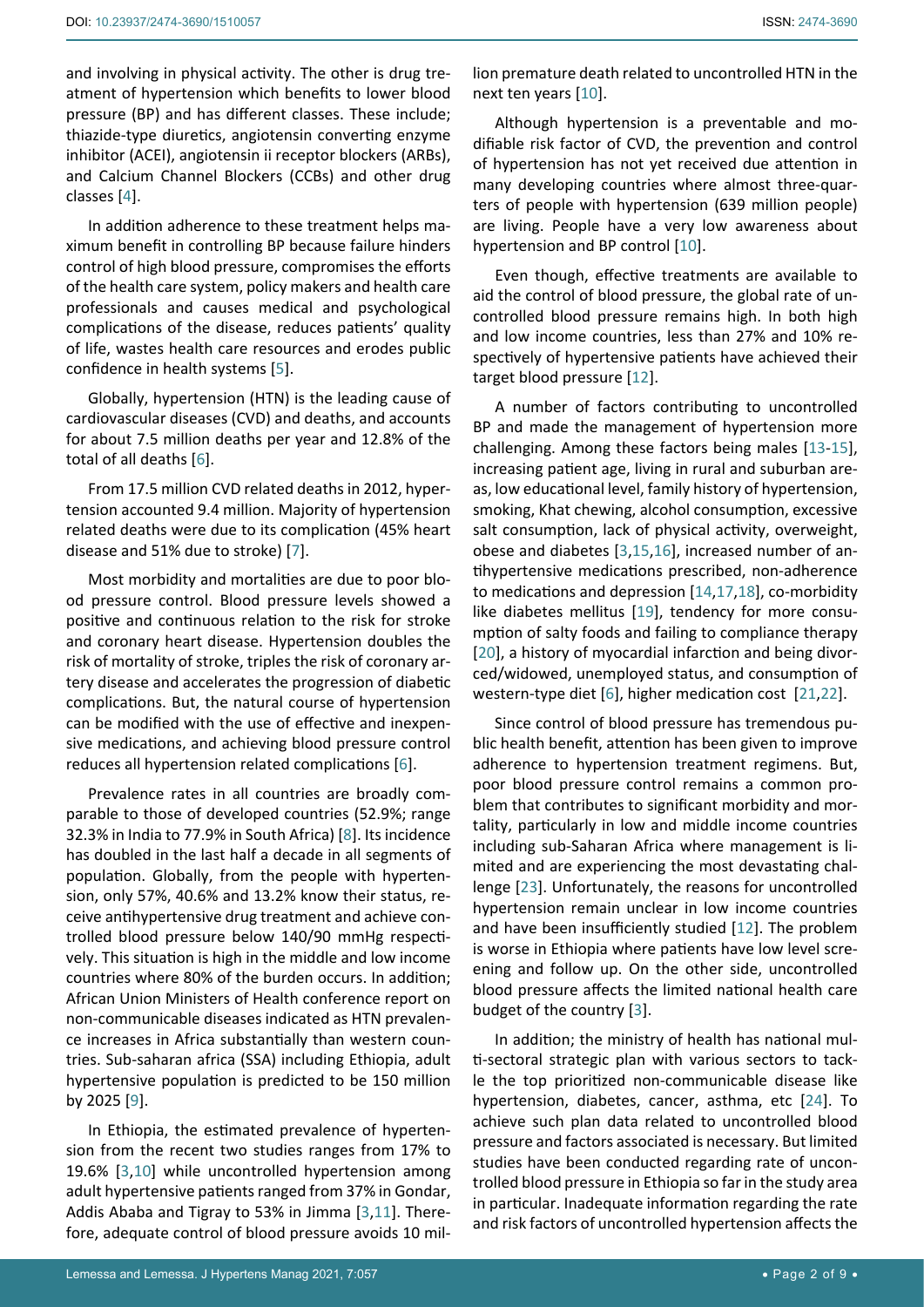# **Material and Methods**

## **Study area and period**

The study was conducted in Public Hospitals of Bale Zone. This Zone has around 725 health facilities (4 hospitals, 84 functional health centers, 351 functional health post, 182 private clinic, 1 NGO clinic, 4 other public clinic, 95 pharmacy/drug shop, 1 NGO drug shop and 4 medical drug store) [[25](#page-8-7)]. The four hospitals are Goba Referral Hospital (the only referral and teaching hospital in Bale Zone, Ethiopia), Robe Hospital, Delomenna Hospital and Ginnir Hospital. The hospitals have different departments like internal medicine, surgery, pediatrics, and gynecology/obstetrics. In addition, the hospitals have follow up clinic for the major chronic illnesses. The hypertension follow up clinic is one in which treatment and follow up for hypertensive individuals is taking place. There were around 2000 (400 = Robe Hospital, 300 Ginnir Hospital, 1000 = Goba referral Hospital and 300 = Delomenna Hospital) patients taking antihypertensive treatment at the chronic illness follow-up care unit according to data registered in 2017 prior to data collection period, Patient's clinical profile is kept recorded in their charts. Patients are treated based on international guidelines otherwise there is no local guideline to comply with.

The study was conducted from October 2018 to March 2019.

## **Study design**

Institution based cross-sectional study design was employed among hypertensive on follow up and presenting to hypertension follows up clinic of Bale Zone Public Hospitals.

#### **Study population**

**Source population:** The source populations were all adult patients with hypertension follows up clinic of Bale Zone Public Hospitals in the study period.

**Study population:** Study population was all selected adult patients with hypertension who will visit hypertension follows up clinic of Bale Zone Public Hospitals in the study period.

## **Inclusion and exclusion criteria**

**Inclusion criteria:** Respondents were eligible if they are  $\geq$  18 years, on pharmacologic therapy and having followed up in the hospital for at least six months.

**Exclusion criteria:** Participants were excluded if they have missing BP measurement in two previous visits,

too ill to be interviewed, and pregnant women because of the effect of physiology of pregnancy on BP.

## **Study unit**

The study unit was individual patients with hypertension.

#### **Sample size**

The sample size was calculated using a formula for estimation of a single population by considering 52.7% prevalence of uncontrolled hypertension from a study conducted at Jimma University specialized teaching and referral Hospital [[3](#page-7-2)], 95% confidence level and margin of error of 5%. Since the source population is less than 10,000 correction formula is applied Correction formula and by adding 10% non-response rate, the final sample size become 356 hypertensive patients.

## **Sampling technique and procedures**

Systematic random sampling technique was used to select 356 study participants. The sample size was distributed according to the Hospitals' patient flow. Accordingly, Robe Hospital = 71 patients, Ginnir Hospital, = 54 patients, Goba referral Hospital = 178 patients and Delomenna = 53 patients. Sampling interval was six. A random number was picked as the starting point.

#### **Study variables**

#### **Dependent variables:**

**•**  Uncontrolled hypertension

# **Independent variables**

- **•**  Socio-demographic information (age, sex, marital status, residence, level of education, occupation and household monthly income).
- **•**  Family history of HTN
- Self-care practice (medication adherence, lowsalt diet, physical activity, Smoking, weight management, alcohol consumption, khat chewing)
- **Patients clinical information:** 
	- $\checkmark$  Duration of HTN
	- $\checkmark$  Co-morbidity (depression status, DM, stroke, MI, chronic kidney disease)
	- $\checkmark$  Number and types of antihypertensive medications
	- $\checkmark$  Physical measurements (obesity status which was calculate from patients' Weight And Height)

# **Data collection instruments and Data collection procedures**

Data was collected through interviewing hypertensive patients; review of their medical records and by taking physical measurements.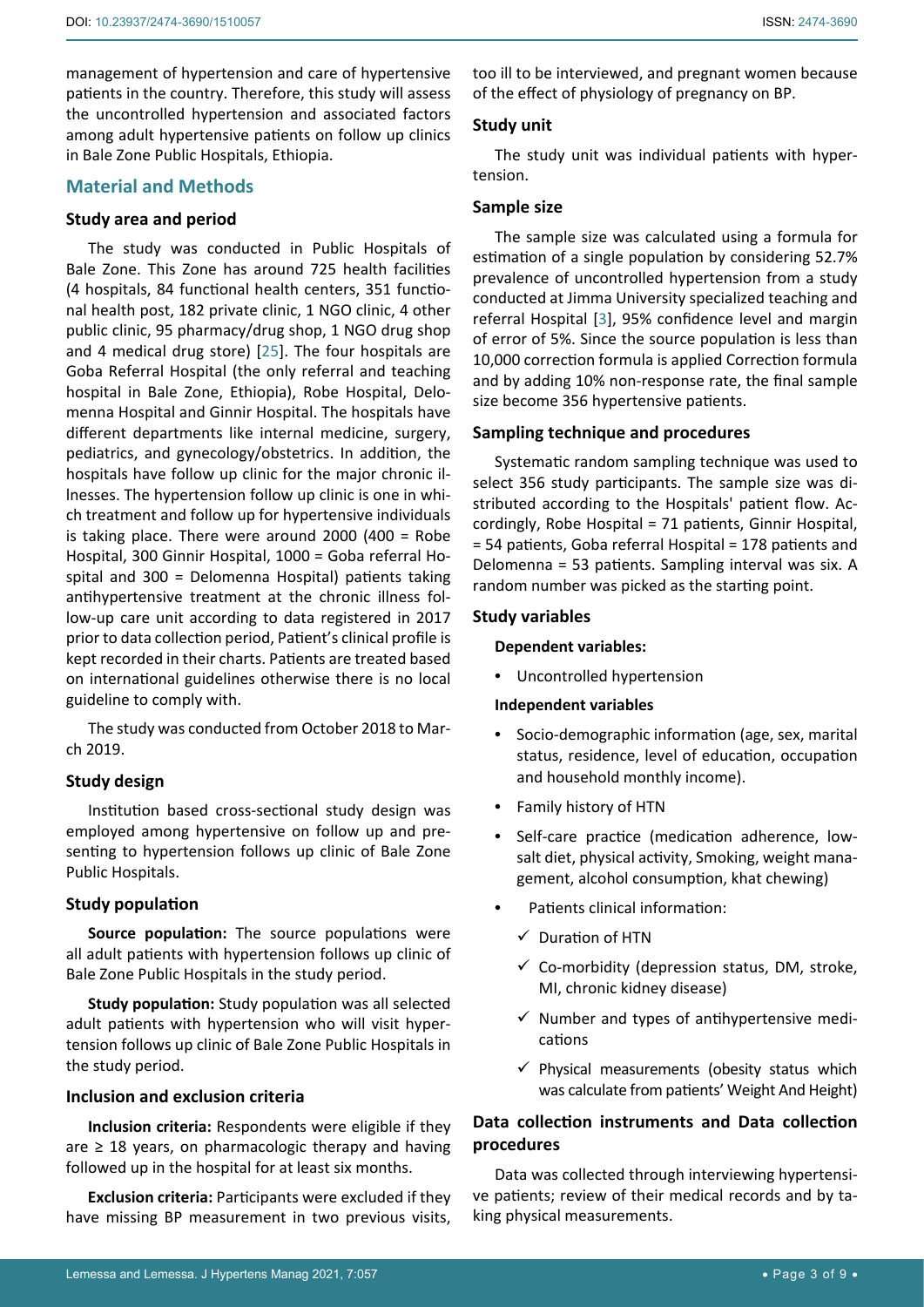**Data collection instruments:** Structured and interviewer administered questionnaire adapted from relevant literature was used to collect the data. The data collection tool was assessed respondent's socio-demographic information (age, sex, marital status, residence, level of education, occupation and household monthly income), family history of HTN, awareness of HTN, Number and types of anti-hypertensive medication, knowledge on self-care, co morbidity (depression status, DM, stroke, chronic kidney disease etc.), clinical conditions, khat chewing. The patient chart was reviewed and physical measurements (height, weight, body mass index) were taken.

To measure self-care practice, hypertension self-care activities scale effect (H-Scale) was used which contains medication adherence (3 items), low-salt diet (12 items), physical activity (2 items), smoking (2 items), weight management (10 items), alcohol (3 items) [[26](#page-8-8)]. All self-care domains had acceptable reliability in previous study in Ethiopia [[3](#page-7-2)]. To see whether the items in each subscale measure the same thing or not, principal component analysis was conducted.

The patient health questionnaire (PHQ-9) was used to measure the severity of depressive symptoms. The PHQ-9 is based on the Diagnostic and Statistical Manual of Mental Disorders, fourth edition (DSM-IV), and has 9 items scored from 0 (not at all) to 3 (nearly every day). Participants were asked whether they have experienced any symptom(s) over the past 2 weeks. Total scores range from 0 to 27. The PHQ-9 has an acceptable reliability with alpha coefficient value of 0.83 in previous study [[3](#page-7-2)].

Client's chart was reviewed using data extraction checklist to retrieve medical information (drug information, co morbid cases, and the representative BP, which was the BP reading from the most recent, visit [last three consecutive appointments including data collection day, duration of hypertension]).

A physical measurement such as height and weight was measured. Body weight was weighed without heavy clothing to the nearest 0.1 kg using a digital scale and height was measured without shoes using a mounted stadoimeter to the nearest 0.1 cm in the standing position. Body mass index was calculated as a ratio of weight in kilogram to height squared (in meter square), and participants was categorized according to world health organization criteria; If 25.0-29.9 kg/m<sup>2</sup> overweight and  $\left($  < 18.5 kg/m<sup>2</sup> under-weight. If BMI will greater than or equal to 30.0 kg/ $m^2$  patients was classified as class 1  $(30.0-34.9 \text{ kg/m}^2)$ , class 2  $(35.0-39.9 \text{ kg/m}^2)$  and class 3 (> 40 kg/m2 ) obesity. Current blood pressure was measured after patients will rest for at least five minutes with arm at the level of the heart and the feet together. An appropriate cuff size was used depending on the size of participant's arm.

The tool was modified to fit the study population.

Face and content validity was evaluated, before and after pretest. Pretested was done on 5% respondents in Dodola Hospital which is the nearest hospital to the study area. This was done in order to assess the suitability of the contents, clarity, sequence and flow of the questionnaire. The questionnaire will then be refined for final use.

All questionnaire was prepared in English language and then translated to Afaan Oromoo and Amharic (local language and was re-translated back to English to check for any inconsistencies.

**Data collection procedures:** The questionnaire was administered by 4 BSc nurses who were supervised by 2 MSc supervisors. Before going to the field, the data collectors were taken through a two days training and practical demonstrations on interview techniques and physical measurement procedure. After allocating the calculated sample sizes for each Hospital proportionally; data collection was started. Registration numbers of the patients who was on follow-up and eligible from each hospital was taken. An exit interview was done. The first patient was chosen by lottery method, and systematic random sampling technique was used in the subsequent patients every k<sup>th</sup> (every six patients) value interval until the calculated sample was achieved.

#### **Data processing and analysis procedures**

Data was entered into EPI Data version 3.1 and exported to version 21 of statistical package for the social sciences (SPSS) for analysis. The entered data was checked for completeness and consistency before analysis was done. Descriptive statistics (frequencies, percentages, mean values, and standard deviations [SDs]) was calculated for demographic and health characteristics and to assess participants' BP control status. Percentages (frequency) for categorical variables or means with SDs for continuous variables (age, years of treatment, SBP, and DBP), p-values ( $p < 0.25$ ), and crude odds ratios (COR), and 95% confidence intervals (CIs) was used to present results of the bivariate logistic regression analysis. All predictor variables that had a significant association in bivariate analysis with p-value < 0.25 was entered into multivariable logistic regression model to assess the association between dependent and independent variables. Multivariable logistic regression model with likelihood forward method was performed to evaluate predictors of uncontrolled hypertension. Statistical significance was defined at a probability level of 0.05. Hosmer-Lemes how goodness-of-fit statistic was used to check model fitness. Finally, the result was summarized and presented in the form of texts, tables and graphs.

#### **Data quality management**

The quality of data was assured by pre-testing the questionnaire on 5% of the actual sample size outside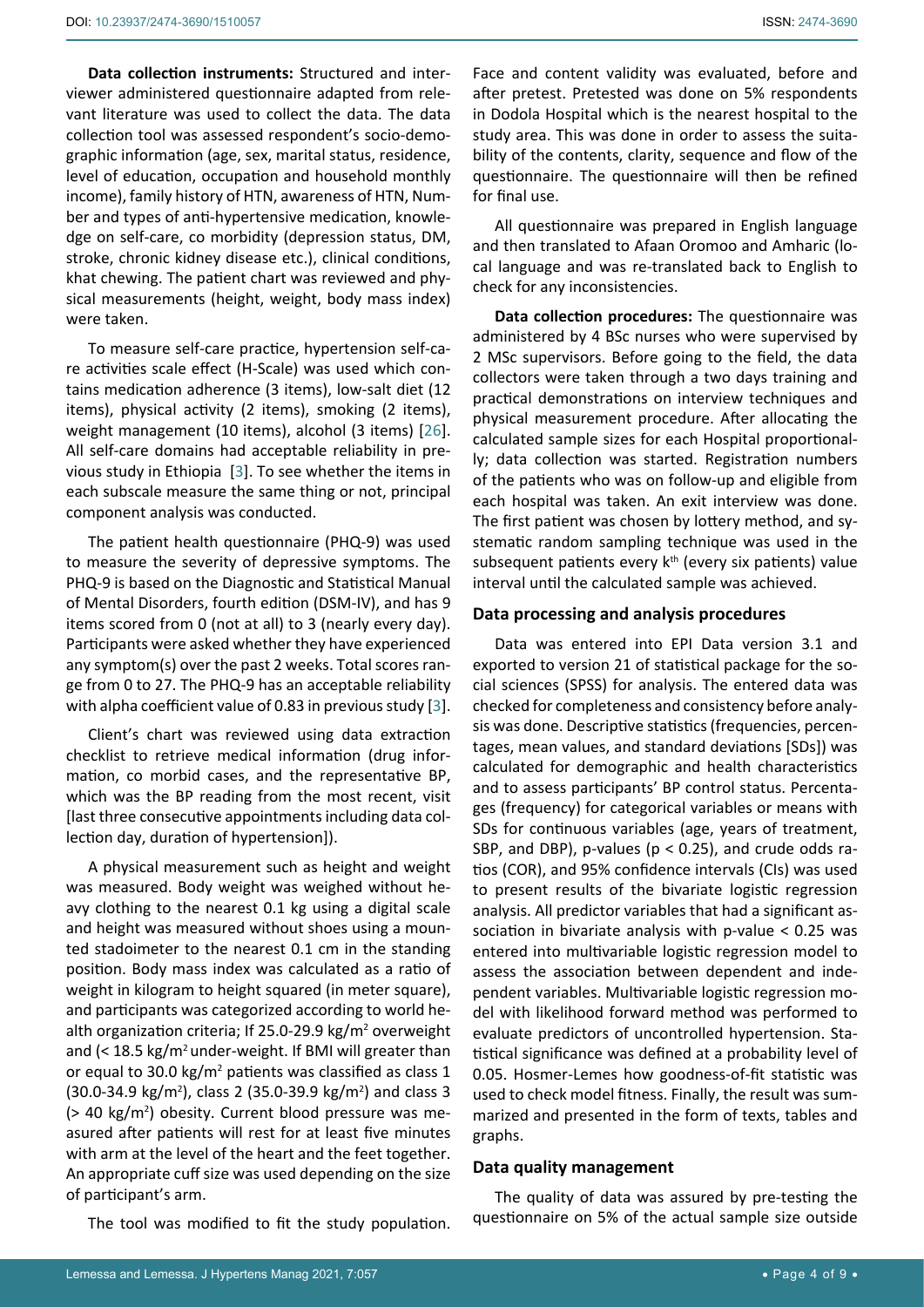of the study area in Dodola Hospital two weeks before actual data collection, and appropriate modifications of questionnaire was done based on the result of the pretest, proper training of the data collectors on the data collection procedure was given, completeness of the data was checked on field level. Repeated revisits were done to get participants in case of absence. To avoid data entry error, double data entry through Epi-Data version 3.1 was used Proper categorization and coding of data was done during data cleaning phases.

# **Dissemination Plan**

The final report of the paper will be presented to goba referral hospital (GRH), madda walabu university (MWU). Again the study findings will disseminate to Bale zone Hospitals, and Bale Zone health office. And finally, attempts will make to publish the findings in reputable scientific journals.

# **Ethical Consideration**

Before the actual work, the ethical clearance and approval was obtained from the ethical review committee of Goba Referral Hospital, Madda Walabu Uni-

<span id="page-4-0"></span>**Table 1:** Socio-demographic characteristics of hypertensive patients who were attending hospitals in Bale zone southwest Ethiopia, 2019.

| <b>Variables</b>                  | <b>Responses</b>       | <b>Number</b> | <b>Percent</b> |
|-----------------------------------|------------------------|---------------|----------------|
| Sex                               | Male<br>160            |               | 53.3           |
|                                   | Female                 | 140           | 46.7           |
| Marital status                    | Single                 | 5             | 1.7            |
|                                   | Married                | 280           | 93.3           |
|                                   | Divorced               | 10            | 3.3            |
|                                   | Widowed                | 5             | 1.7            |
| <b>Education level</b>            | <b>Illiterate</b>      | 139           | 46.3           |
|                                   | I iterate              | 161           | 53.7           |
| Occupation                        | Government<br>employee | 40            | 13.3           |
|                                   | Farmers                | 100           | 33.3           |
|                                   | Housewife              | 80            | 26.7           |
|                                   | Daily laborer          | 80            | 26.7           |
| Residence                         | Urban                  | 90            | 30.0           |
|                                   | Rural                  | 210           | 70.0           |
| Family income<br>(Ethiopian Birr) | $\le$ = 500            | 80            | 26.7           |
|                                   | 501-2000               | 213           | 71.0           |
|                                   | > 2000                 | 7             | 2.3            |

versity. Permission was obtained from each Hospital. Oral informed consent was taken from each participant before commencement of the interviews and measurements. The purpose of the research, potential benefits and risks to be incurred was explained to the study participants. Participation in this study was voluntary and participants were free to withdraw at any stage of the study without any repercussions. Confidentiality was maintained during data collection, storage and analysis and only the principal investigator will have access to the questionnaires and data. To assure anonymity the names and address of study participants was not be written on the questionnaire; instead unique codes was used.

# **Results**

Out of 323 hypertensive patients planned to be included in the study, 300 were interviewed, twenty-three refused to participate because of lack of time to complete the interview making a response rate of 95.6%.

# **Socio-demographic characteristics of the respondents**

The mean age of the participants was 48 with standard deviation of 14 years and around half (46.7%) were females. Two hundred sixteen (65.5%) of the participants were married. Regarding their occupational status about 33% were farmers while about 27% were housewives. About a quarter (24.8%) were housewives, Out of all participants 46.3% were illiterate. The majority of the respondents, 70%, were rural dwellers ([Table 1\)](#page-4-0).

# **Prevalence of uncontrolled hypertension**

The three consecutive follow-up averages SBP of the patients were 127 with SD of 17.73 mmHg. The mean DBP of the patients was 78.02 with SD of 18 mmHg. The three consecutive follow-up average BP of the patients revealed that the overall prevalence of uncontrolled hypertension was 170 (56.7%) and prevalence of controlled hypertension 130 (43.3%) ([Figure 1](#page-5-0)).

# **Knowledge status on self-care behaviors and awareness of hypertension-related complication**

This study found that 100 (52.4%) of patients with uncontrolled hypertension had adequate knowledge on self-care whilst about 56% of patients with controlled hypertension had adequate knowledge of self-care. Majority, 57% of patients with uncontrolled hyperten-

<span id="page-4-1"></span>**Table 2:** Knowledge status on self-care behaviors and awareness of hypertension-related complication among adult hypertensive patients who were attending hospitals in Bale zone southwest Ethiopia, 2019.

| Variable                      | Category             | Uncontrolled | <b>Controlled</b> |
|-------------------------------|----------------------|--------------|-------------------|
| Knowledge on self-care        | Adequate knowledge   | 100(52.4)    | 61 (55.9)         |
|                               | Inadequate knowledge | 91(47.6)     | 48 (44.1)         |
| Awareness on HTN complication | Yes                  | 85 (42.9)    | 59 (57.8)         |
|                               | No                   | 113(57.1)    | 43 (42.2)         |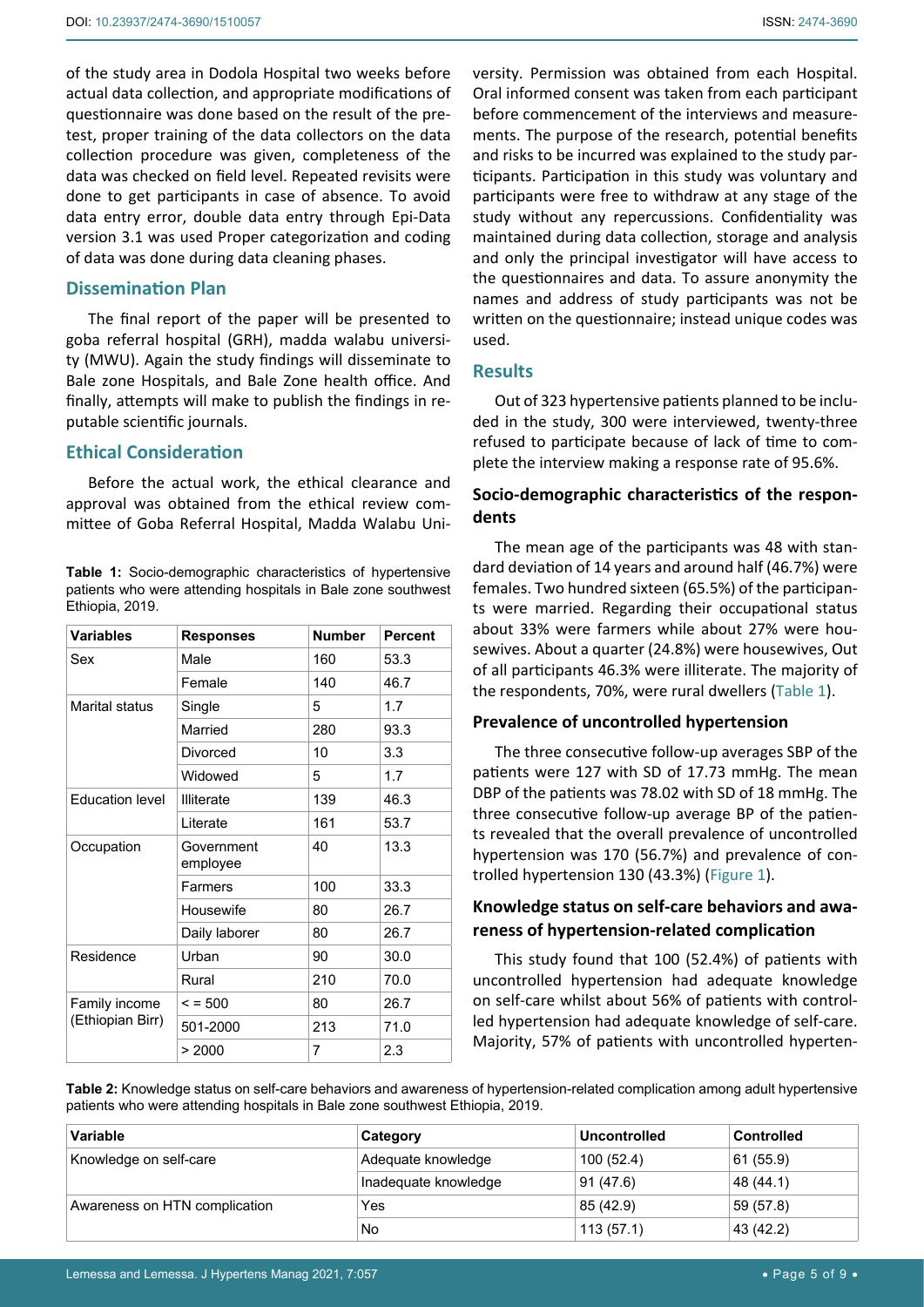sion had no awareness on Hypertension complication whilst about 42% of patient with controlled hypertension had no awareness on Hypertension complication ([Table 2](#page-4-1)).

# **Adherence with lifestyle behaviors**

More than half of the participants, 183 (61.0%), were reported as adherent to hypertension medication protocols. One hundred eleven, 37.0% were not following a low-salt diet and all most all, 295 (98.3%) of the participants were nonsmokers. One seventy-nine, 59.7% of the participants were not adhered to weight management practices while the rest were reported as adhered to weight management practice. The majority of the patients, 209 (69.7%), have got their BP measured two or more times in a month whilst the rest were less than two times ([Table 3](#page-5-1)).

# **Presence of co-morbidity**

Co morbidity was checked after clinical data review from the patient card, and evidences of co morbidity, like DM, heart failure, or chronic renal disease, were not noted among the 197 (65.6%) of the study participants.

# **Biological characteristics (overweight, obesity) and number of regimen**

BMI was calculated after conducting physical measurements such as weight and height. Majority of participants, 203 (67.7%), had normal body mass index, and regarding medications, 108 (36.0%) were on dual antihypertensive therapy ([Table 4\)](#page-6-0).

## **Factors associated with uncontrolled hypertension**

From the socio-demographic characteristics age was

<span id="page-5-0"></span>

**Figure 1:** Prevalence of uncontrolled hypertension among hypertensive patients who were attending hospitals in Bale zone southwest Ethiopia, 2019.

<span id="page-5-1"></span>**Table 3:** Participants' adherence status on self-care behaviors Participants' adherence status on self-care behaviors (prevalence rates on self-care activity) among adult hypertensive who were attending hospitals in Bale zone southwest Ethiopia, 2019.

| <b>Variables</b>            | Category      | <b>Number</b> | <b>Percent</b> |
|-----------------------------|---------------|---------------|----------------|
| Medication adherence        | Yes           | 183           | 61.0           |
|                             | No.           | 117           | 39.0           |
| Low salt diet adherence     | Yes           | 111           | 37.0           |
|                             | <b>No</b>     | 189           | 63.0           |
| Smoking                     | No.           | 295           | 98.3           |
|                             | Yes           | 5             | 1.7            |
| Weight management adherence | Yes           | 121           | 40.3           |
|                             | No.           | 179           | 59.7           |
| Khat use                    | Yes           | 147           | 49.0           |
|                             | <b>No</b>     | 153           | 51.0           |
| BP check up                 | Less than 2   | 91            | 30.3           |
|                             | Two and above | 209           | 69.7           |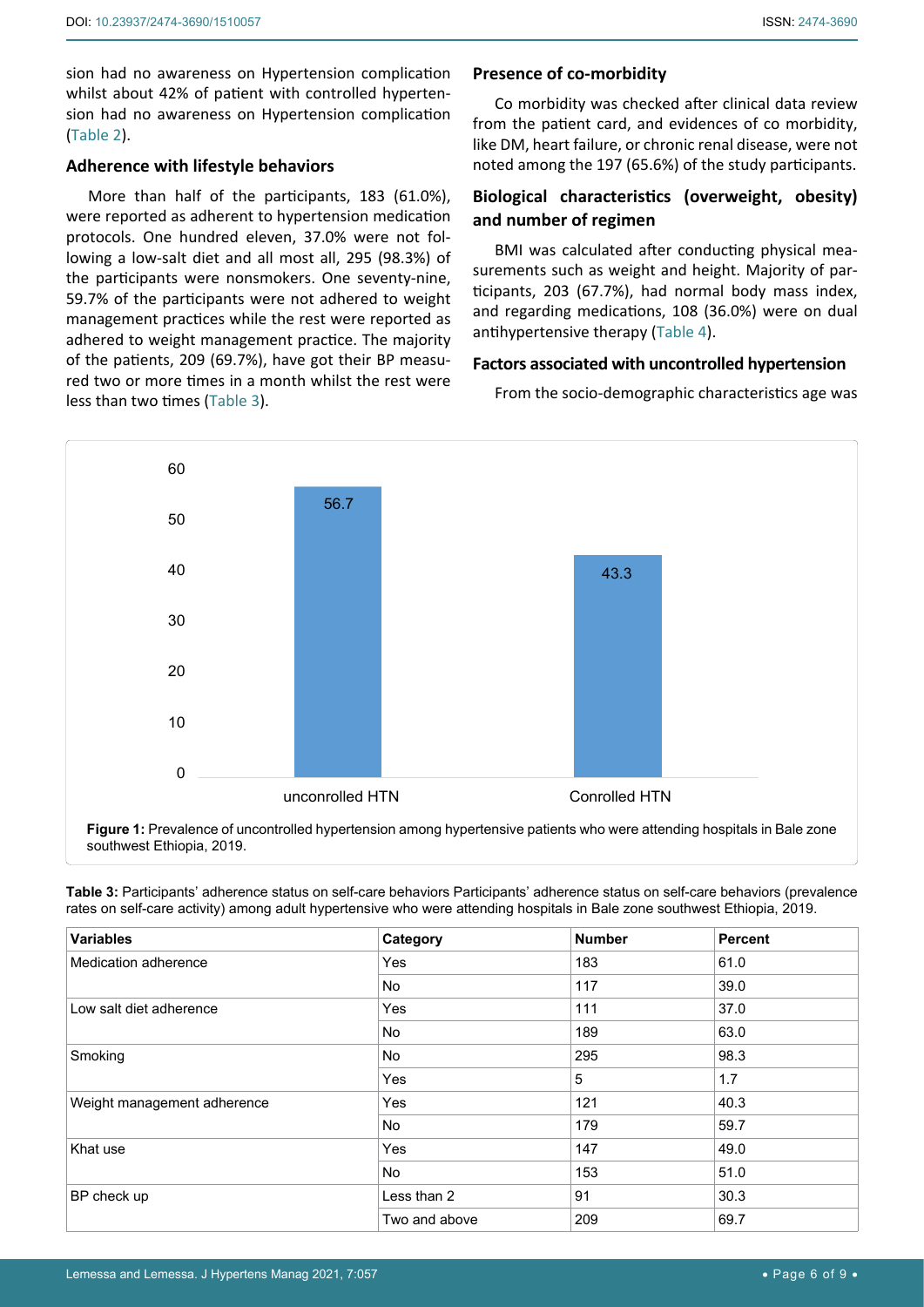significantly associated, and patients found in the age range of 35-49 and ≥ 50 are seven times and eight times more likely to have uncontrolled hypertension compared to 24-34 aged patients, respectively ([AOR = 6.89, 95% CI = 1.86-19.493, p = 0.030] and [AOR = 7.94, 95% CI = 2.52-19.19, p = 0.001]). On the other hand, overweight patients were two times more likely to have uncontrolled hypertension when compared to normal-weight patients (AOR = 2.241, 95% CI = 1.239-4.053, p = 0.008) ([Table 5](#page-6-1)).

# **Discussion**

This study can suggest uncontrolled hypertension as a devastating public health problem. More than half of the patients having treatment, 52.4%, had poorly controlled BP indicating that uncontrolled hypertension as a devastating public health problem. Finding from the current study is almost consistent with studies done at Gondar University Hospital, in northwest Ethiopia which reported that the prevalence of uncontrolled hypertension was 53.4%. However, it is lower compared to study done in Singapore, and two different health institutions

<span id="page-6-0"></span>**Table 4:** Description of participants by body mass index, and number of antihypertensive drugs taken among adult hypertensive who were attending hospitals in Bale zone southwest Ethiopia, 2019.

| <b>Variables</b> | Category           | <b>Number</b> | <b>Percent</b> |
|------------------|--------------------|---------------|----------------|
| <b>BMI</b>       | Normal             | 203           | 67.7           |
|                  | Over               | 56            | 18.7           |
|                  | Obese              | 41            | 13.7           |
| Number of drugs  | One drug only      | 29            | 9.7            |
|                  | Two drugs          | 163           | 54.3           |
|                  | Three and<br>above | 108           | 36.0           |

in Nigeria, which was reported as 62.3%, 62.3%, and 75.8% respectively [[27](#page-8-9),[28](#page-8-10)].

This difference might be due to difference in study population (community vs hospital-based study) in Singapore and the difference of urbanization, which is more in Nigeria than Ethiopia and mainly because of discrepancies in environmental factors and lifestyle behaviors such as feeding habits and sedentary lifestyles that bring hypertension to be difficult to control [[29](#page-8-11)].

Compared to another study in Ethiopia, the current study is lower than Tikur Anbessa Hospital, the capital city of Ethiopia, which was reported as 59.9%. The variation could be because of that the average of 1-year BP measurements was taken in Tikur Anbessa hospital as compared to an average of three consecutive follow-up BP measurements in this study [[29](#page-8-11)].

The majority of the findings of this study are consistent with the findings of other similar works in different countries but some variables have not yet shown a significant association. While dealing with socioeconomic factors associated with uncontrolled hypertension, the BP control became difficult among those who were at an age range of 35-49 and  $\geq$  50 as compared to 18-34-aged patients [AOR = 6.89 (1.9-17.49) p = 0.03], and  $[AOR = 7.94 (2.5-19.12), p = 0.001, respectively [30].$  $[AOR = 7.94 (2.5-19.12), p = 0.001, respectively [30].$  $[AOR = 7.94 (2.5-19.12), p = 0.001, respectively [30].$ 

Similarly, this study also revealed that BP control is poor in overweight patients (AOR = 2.3 (1.19-4.2),  $p =$ 0.007), as due to weight gain there is increased after load on the heart or increase in peripheral vascular resistance, which increases cholesterol and triglyceride levels, and decreases HDL levels in the blood, and thereby exacerbate poor BP control [[31\]](#page-8-13).

The respondents' awareness of hypertension-related complication revealed that participants who did

<span id="page-6-1"></span>

|       |  |  | Table 5: Multivariate analysis of factors among adult hypertensive patients at public hospitals of Bale Zone southeast Ethiopia, |
|-------|--|--|----------------------------------------------------------------------------------------------------------------------------------|
| 2019. |  |  |                                                                                                                                  |

| <b>Variables</b>                     | <b>Categories</b> | <b>AOR(95% CI)</b> | <b>P-VALUE</b> |
|--------------------------------------|-------------------|--------------------|----------------|
| Age                                  | 24-34             |                    |                |
|                                      | 35-49             | 6.89 (1.86-17.49)  | 0.030          |
|                                      | 50 and Above      | 7.94 (2.52-19.19)  | 0.001          |
| Body mass index                      | Normal            |                    |                |
|                                      | Overweight        | $2.3(1.19-4.2)$    | 0.007          |
|                                      | Obese             | $0.65(0.29-1.87)$  | 0.049          |
| <b>Medication adherence</b>          | Adherent          |                    |                |
|                                      | Not adherent      | 1.59 (1.03-2.59)   | 0.024          |
| <b>Smoking status</b>                | Not smoker        | 1                  |                |
|                                      | Smoker            | 3.8 (1.05-14.34)   | 0.004          |
| <b>Awareness of HTN complication</b> | Yes aware         |                    |                |
|                                      | Not aware         | 2.04 (1.26-3.59)   | 0.003          |
| Number of therapy                    | Single            |                    |                |
|                                      | Dual              | 1.34 (0.58-3.09)   | 0.25           |
|                                      | Triple            | 1.98 (0.86-2.57    | 0.03           |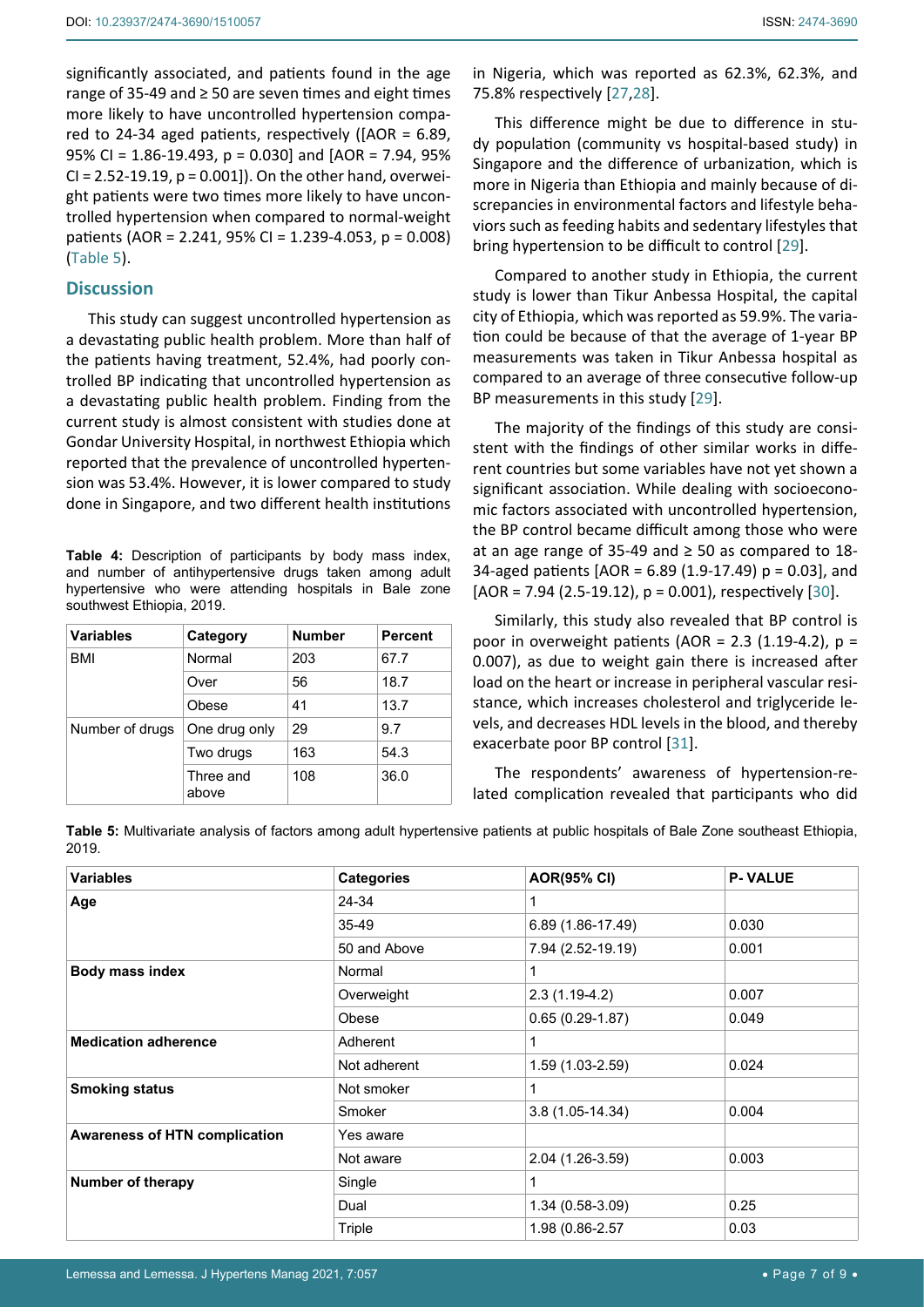not know at least two complications were more likely to have uncontrolled hypertension than those who knew at least two complications (AOR =  $2.04$  (1.26-3.59), p = 0.003) and this idea was also speculated in Algeria [[32\]](#page-8-14).

This might be because having awareness of shortand long-term complications of hypertension leads to fear, frequent visit of health setup, increased health-seeking behavior, and better BP control. Non adherence to smoking abstinence has shown significant association with uncontrolled BP (AOR = 1.59 (1.03-2.59),  $p =$ 0.024), and this finding is supported by studies in Spain and Singapore [[27,](#page-8-9)[33](#page-8-15)].

The possible justification has been previously described in detail as smoking leads to enhancement of sympathetic activity, which increases cardiac muscle oxygen demand through escalation of BP, heart rate, and contraction of myocardium. Moreover, prolonged smoking and even after quitting, it makes arteries to be rigid and tough, which leads to sustained high BP [[34\]](#page-8-16).

## **Conclusion**

The prevalence of uncontrolled hypertension was high, and more than half of the adult hypertensive patients had poor BP control at public hospitals of Bale Zone southeast Ethiopia. The reasons for the suboptimal BP control were poor knowledge of hypertension-related complications, non-adherence to smoking abstinence, overweight, and middle and older age. Continuous health education on lifestyle practices and hypertension related complications in each follow-up visit through nurses, physicians, and pharmacists are very essential to avert the problem.

#### **Acknowledgments**

First and for most we want to thank almighty GOD who gives us strength and health, and for everything he has done for us.

Next we would like to forward our thanks to Goba referral Hospital, College of Medicine and Health Sciences, Madda Walabu University which prepared this proposal call and invited us to participate. We would also like to thank Bale zone public Hospitals offices for necessary preliminary information delivery.

Finally, our appreciation goes to our friends who supported us in the preparation of this proposal one in the other way.

# **Disclosure**

The author reports no conflicts of interest in this work.

## **References**

- <span id="page-7-0"></span>1. Suzanne CS, Brenda GB (2010) Text book of medical- surgical nursing. Wolters Kluwer Health/Lippincott Williams & **Wilkins**
- <span id="page-7-1"></span>2. [Getachew T, Tadesse A, Yoseph M, Zenebe A, Abere B, et](https://www.cartercenter.org/resources/pdfs/health/ephti/library/lecture_notes/health_officers/ln_internal_med_final.pdf)

<span id="page-7-2"></span>[al. \(2006\) Internal medicine: Lecture note for health officers.](https://www.cartercenter.org/resources/pdfs/health/ephti/library/lecture_notes/health_officers/ln_internal_med_final.pdf)

- 3. [Tesfaye B, Haile D, Lake B, Belachew T, Tesfaye T, et al.](https://www.dovepress.com/uncontrolled-hypertension-and-associated-factors-among-adult-hypertens-peer-reviewed-article-RRCC)  [\(2017\) Uncontrolled hypertension and associated factors](https://www.dovepress.com/uncontrolled-hypertension-and-associated-factors-among-adult-hypertens-peer-reviewed-article-RRCC)  [among adult hypertensive patients on follow-up at jimma](https://www.dovepress.com/uncontrolled-hypertension-and-associated-factors-among-adult-hypertens-peer-reviewed-article-RRCC)  [university teaching and specialized hospital: Cross-sectio](https://www.dovepress.com/uncontrolled-hypertension-and-associated-factors-among-adult-hypertens-peer-reviewed-article-RRCC)[nal study. Research Reports in Clinical Cardiology 8: 21-29.](https://www.dovepress.com/uncontrolled-hypertension-and-associated-factors-among-adult-hypertens-peer-reviewed-article-RRCC)
- <span id="page-7-3"></span>4. [Amare F \(2016\) Blood Pressure control and Associated](http://etd.aau.edu.et/bitstream/handle/123456789/867/Firehiwot Amare.pdf?sequence=1&isAllowed=y)  [factors among hypertensive patients attending health cen](http://etd.aau.edu.et/bitstream/handle/123456789/867/Firehiwot Amare.pdf?sequence=1&isAllowed=y)[ters of addis ababa firehiwot amare. A thesis submitted to](http://etd.aau.edu.et/bitstream/handle/123456789/867/Firehiwot Amare.pdf?sequence=1&isAllowed=y)  [the department of pharmacology and clinical pharmacy,](http://etd.aau.edu.et/bitstream/handle/123456789/867/Firehiwot Amare.pdf?sequence=1&isAllowed=y)  [school of pharmacy, college of health sciences.](http://etd.aau.edu.et/bitstream/handle/123456789/867/Firehiwot Amare.pdf?sequence=1&isAllowed=y)
- <span id="page-7-4"></span>5. [Abere DA, Getahun AA, Solomon MW/Y, Zelalem BM](https://bmcpublichealth.biomedcentral.com/articles/10.1186/1471-2458-12-282)  [\(2012\) Adherence to antihypertensive treatment and asso](https://bmcpublichealth.biomedcentral.com/articles/10.1186/1471-2458-12-282)[ciated factors among patients on follow up at University of](https://bmcpublichealth.biomedcentral.com/articles/10.1186/1471-2458-12-282)  [Gondar Hospital, Northwest Ethiopia. BMC Public Health.](https://bmcpublichealth.biomedcentral.com/articles/10.1186/1471-2458-12-282)
- <span id="page-7-5"></span>6. [Adeniyi OV, Yogeswaran P, Longo-mbenza B, Daniel T](https://pubmed.ncbi.nlm.nih.gov/26930050/)  [\(2016\) Uncontrolled hypertension and its determinants in](https://pubmed.ncbi.nlm.nih.gov/26930050/)  [patients with concomitant type 2 diabetes mellitus \( T2DM \)](https://pubmed.ncbi.nlm.nih.gov/26930050/)  [in rural south africa. PloS One 11: e0150033.](https://pubmed.ncbi.nlm.nih.gov/26930050/)
- <span id="page-7-6"></span>7. [IFPMA \(2016\) Hypertension: Putting the pressure on the](https://www.ifpma.org/wp-content/uploads/2016/05/2016-Hypertension-putting-the-pressure-on-the-silent-killer.pdf)  [silent killer.](https://www.ifpma.org/wp-content/uploads/2016/05/2016-Hypertension-putting-the-pressure-on-the-silent-killer.pdf)
- <span id="page-7-7"></span>8. [Lloyd-Sherlock P, Beard J, Minicuci N, Ebrahim S, Chatterji](https://pubmed.ncbi.nlm.nih.gov/24505082/)  [S \(2014\) Hypertension among older adults in low- and mid](https://pubmed.ncbi.nlm.nih.gov/24505082/)dle-income countries [: prevalence , awareness and control.](https://pubmed.ncbi.nlm.nih.gov/24505082/)  [Int J Epidemiol 43: 116-128.](https://pubmed.ncbi.nlm.nih.gov/24505082/)
- <span id="page-7-8"></span>9. [van de Vijver S, Akinyi H, Oti S, Olajide A, Agyemang C, et](https://www.ncbi.nlm.nih.gov/pmc/articles/PMC3932118/)  [al. \(2013\) Status report on hypertension in Africa - Consul](https://www.ncbi.nlm.nih.gov/pmc/articles/PMC3932118/)[tative review for the 6th Session of the african union con](https://www.ncbi.nlm.nih.gov/pmc/articles/PMC3932118/)[ference of ministers of health on NCD's. Pan Afr Med J 16:](https://www.ncbi.nlm.nih.gov/pmc/articles/PMC3932118/)  [1-17.](https://www.ncbi.nlm.nih.gov/pmc/articles/PMC3932118/)
- <span id="page-7-9"></span>10. [Kibret KT, Mesfin YM \(2015\) Prevalence of hypertension](https://publichealthreviews.biomedcentral.com/articles/10.1186/s40985-015-0014-z)  [in Ethiopia: A systematic meta-analysis. Public Health Re](https://publichealthreviews.biomedcentral.com/articles/10.1186/s40985-015-0014-z)[views.](https://publichealthreviews.biomedcentral.com/articles/10.1186/s40985-015-0014-z)
- <span id="page-7-10"></span>11. [Abdu O, Diro E, Balcha A, Abdulkadir, Ayanaw D, et al.](http://www.sciencepublishinggroup.com/journal/paperinfo?journalid=151&doi=10.11648/j.cmr.20170603.17)  [\(2017\) Blood pressure control among hypertensive patients](http://www.sciencepublishinggroup.com/journal/paperinfo?journalid=151&doi=10.11648/j.cmr.20170603.17)  [in university of gondar hospital, northwest Ethiopia: A cross](http://www.sciencepublishinggroup.com/journal/paperinfo?journalid=151&doi=10.11648/j.cmr.20170603.17)  [sectional study. Clinical Medicine Research 6: 99-105.](http://www.sciencepublishinggroup.com/journal/paperinfo?journalid=151&doi=10.11648/j.cmr.20170603.17)
- <span id="page-7-11"></span>12. [Menanga A, Edie S, Nkoke C, Boombhi J, Jingi Musa A, et](https://pubmed.ncbi.nlm.nih.gov/27747167/)  [al. \(2016\) Factors associated with blood pressure control](https://pubmed.ncbi.nlm.nih.gov/27747167/)  [amongst adults with hypertension in Yaounde, Cameroon:](https://pubmed.ncbi.nlm.nih.gov/27747167/)  [A cross-sectional study. Cardiovasc Diagn Ther 6: 439-445.](https://pubmed.ncbi.nlm.nih.gov/27747167/)
- <span id="page-7-12"></span>13. [Cordero A, Bertomeu-Martinez V, Mazon P, Facila L, Ber](https://www.revespcardiol.org/en-factors-associated-with-uncontrolled-hypertension-articulo-S1885585711002891?redirect=true)[tomeu-Gonzalez V, et al. \(2011\) Factors associated with](https://www.revespcardiol.org/en-factors-associated-with-uncontrolled-hypertension-articulo-S1885585711002891?redirect=true)  [uncontrolled hypertension in patients with and without car](https://www.revespcardiol.org/en-factors-associated-with-uncontrolled-hypertension-articulo-S1885585711002891?redirect=true)[diovascular disease. Rev Esp Cardiol 64: 587-593.](https://www.revespcardiol.org/en-factors-associated-with-uncontrolled-hypertension-articulo-S1885585711002891?redirect=true)
- <span id="page-7-15"></span>14. [Kubo MN, Kayima JK, Were AJ, McLigeyo SO, Ogola EN](https://pubmed.ncbi.nlm.nih.gov/26257920/)  [\(2015\) Factors associated with uncontrolled hypertension](https://pubmed.ncbi.nlm.nih.gov/26257920/)  [among renal transplant recipients attending nephrology cli](https://pubmed.ncbi.nlm.nih.gov/26257920/)[nics in Nairobi, Kenya. J Transplant 2015: 746563.](https://pubmed.ncbi.nlm.nih.gov/26257920/)
- <span id="page-7-13"></span>15. [Babiker FA, Elkhalifa LA, Moukhyer ME \(2013\) Awareness](https://www.ncbi.nlm.nih.gov/pmc/articles/PMC3767941/)  [of hypertension and factors associated with uncontrolled](https://www.ncbi.nlm.nih.gov/pmc/articles/PMC3767941/)  [hypertension in Sudanese adults. Cardiovasc J Afr 24: 208-](https://www.ncbi.nlm.nih.gov/pmc/articles/PMC3767941/) [212.](https://www.ncbi.nlm.nih.gov/pmc/articles/PMC3767941/)
- <span id="page-7-14"></span>16. [Dachun X, Wei C, Xiankai Li, Yi Zhang, Xin Li, et al. \(2013\)](https://pubmed.ncbi.nlm.nih.gov/23690989/)  [Factors associated with blood pressure control in hyperten](https://pubmed.ncbi.nlm.nih.gov/23690989/)[sive patients with coronary heart disease: Evidence from](https://pubmed.ncbi.nlm.nih.gov/23690989/)  [the chinese cholesterol education program. PloS One 8:](https://pubmed.ncbi.nlm.nih.gov/23690989/)  [e63135.](https://pubmed.ncbi.nlm.nih.gov/23690989/)
- <span id="page-7-16"></span>17. [Dina TE, Mitchell AP, Robert LD, Raoul JB \(2014\) A large](https://onlinelibrary.wiley.com/doi/pdf/10.1111/jch.12259)  [cohort study evaluating risk factors associated with uncon](https://onlinelibrary.wiley.com/doi/pdf/10.1111/jch.12259)[trolled hypertension. J Clin Hypertens \(Greenwich\) 16: 149-](https://onlinelibrary.wiley.com/doi/pdf/10.1111/jch.12259) [154.](https://onlinelibrary.wiley.com/doi/pdf/10.1111/jch.12259)